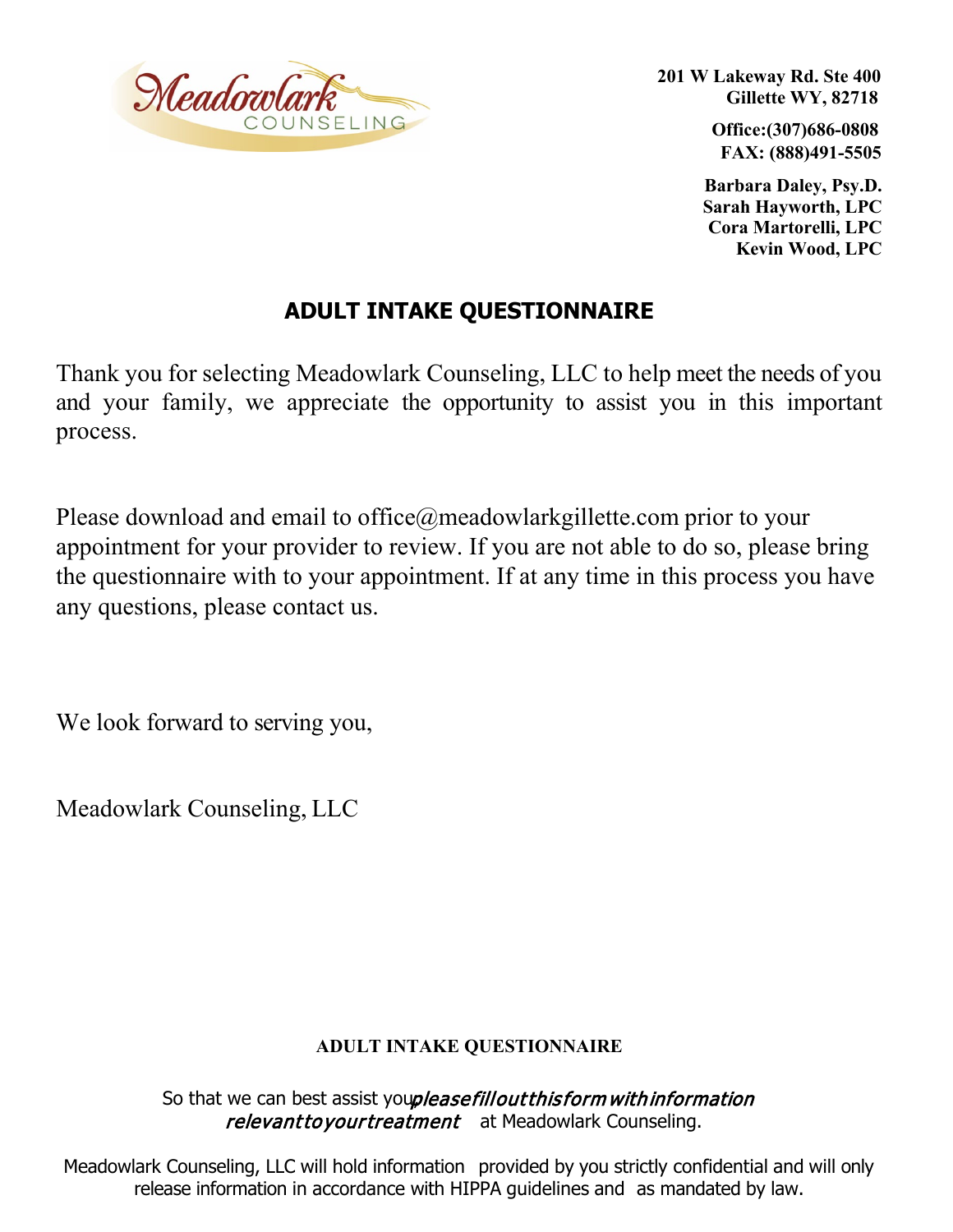## **PLEASE PRINT**

What is your name?\_\_\_\_\_\_\_\_\_\_\_\_\_\_\_\_\_\_\_\_\_\_\_\_\_\_\_\_\_\_\_\_\_\_\_\_\_\_\_\_\_\_\_\_

| Please describe your reason for seeking help at Meadowlark Counseling.                                                                                                                                                                      |
|---------------------------------------------------------------------------------------------------------------------------------------------------------------------------------------------------------------------------------------------|
|                                                                                                                                                                                                                                             |
|                                                                                                                                                                                                                                             |
| Please rate on a scale from (none to severe) any issues you are having with the following:                                                                                                                                                  |
| severe<br>Depression:<br>5<br> 8<br> 10 <br>3<br>4<br>16<br>9<br>none<br>3<br>5<br>8<br>$ 10\rangle$<br>Anxiety:<br>4<br>9<br>2<br>16<br>7<br>severe<br>none<br>Physical Pain:<br>5<br>3<br>8<br>10<br>2<br>16<br>9<br>4<br>severe<br>nonel |
| Have you served in the Military: $\sqrt{ \text{FSS} }$ NO<br>Information about military history relevant to treatment:                                                                                                                      |
|                                                                                                                                                                                                                                             |
| Are you involved in any Legal issues? YES NO                                                                                                                                                                                                |
| If Yes, who is your current Case Worker?_<br>Case Number?                                                                                                                                                                                   |
| Information about legal history relevant to treatment:                                                                                                                                                                                      |
|                                                                                                                                                                                                                                             |
| Are you involved with DFS? YES NO                                                                                                                                                                                                           |
| If Yes, who is your current Case Worker:<br>Information about involvement with DFS relevant to treatment:                                                                                                                                   |
|                                                                                                                                                                                                                                             |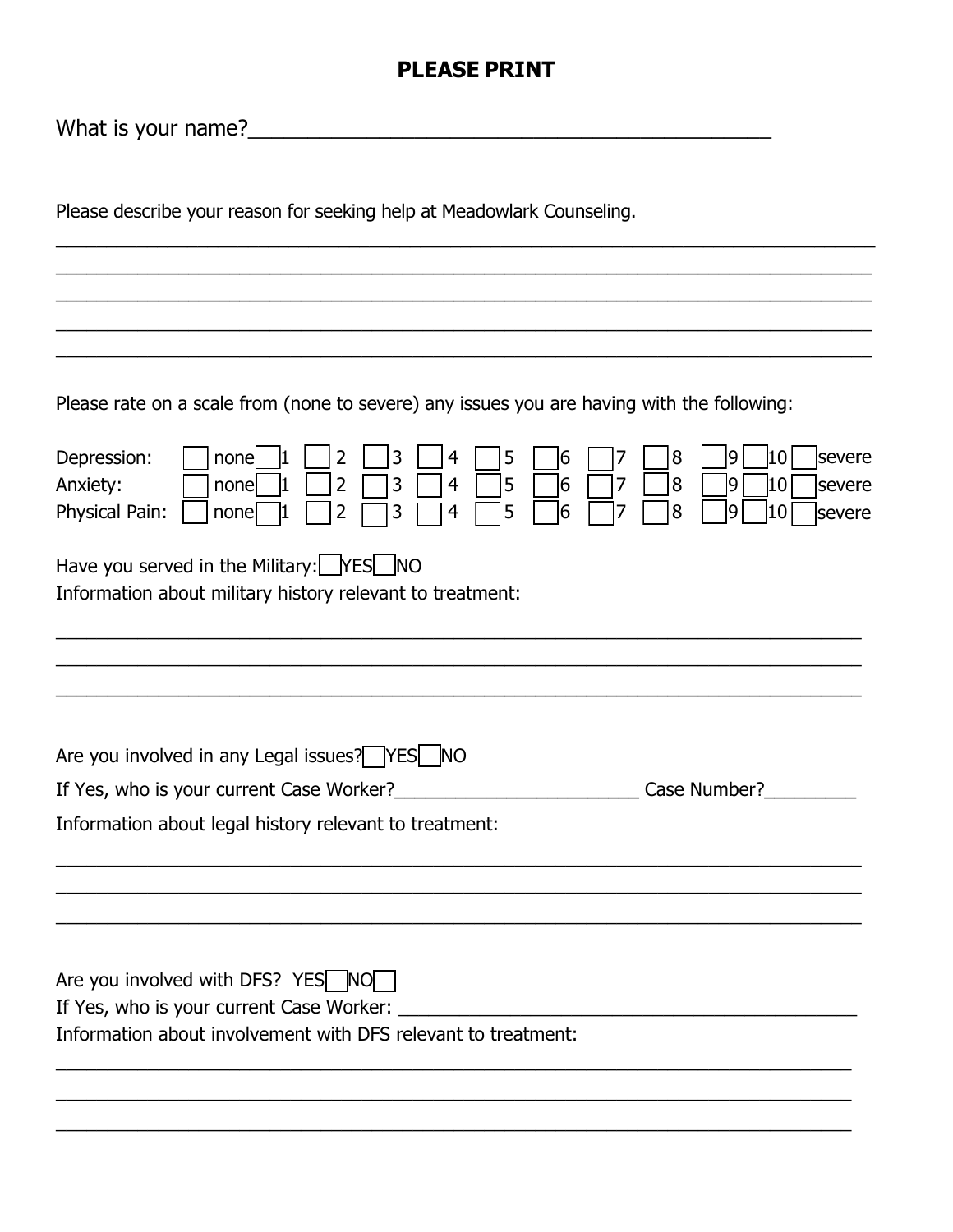| Please check Current Marital Status: Married Divorced Separated Midowed Single Cohabitants                                                          |                                                                                                      |     |              |  |
|-----------------------------------------------------------------------------------------------------------------------------------------------------|------------------------------------------------------------------------------------------------------|-----|--------------|--|
|                                                                                                                                                     |                                                                                                      |     |              |  |
| How many times have you been married?                                                                                                               |                                                                                                      |     |              |  |
|                                                                                                                                                     |                                                                                                      |     |              |  |
| Who lives in your home with you?<br>Name                                                                                                            | Age                                                                                                  | Sex | Relationship |  |
|                                                                                                                                                     |                                                                                                      |     |              |  |
|                                                                                                                                                     |                                                                                                      |     |              |  |
| Who are your Emotional Supports? (Such as people, animals, or spiritual resources, etc.)<br>Please make a check by your Highest Level of Education: |                                                                                                      |     |              |  |
| (Did Not Finish High School)   (High School Degree)   (GED)   (Trade School)                                                                        |                                                                                                      |     |              |  |
| (Some College) (AA or BA) (Graduate Level College)                                                                                                  |                                                                                                      |     |              |  |
| Did you ever repeat a grade? YES $\Box$ NO $\Box$ If yes, what grade(s)?: ______________<br>1.                                                      |                                                                                                      |     |              |  |
| Were you ever expelled or suspended? YES NO FIF yes, When?:<br>2.                                                                                   |                                                                                                      |     |              |  |
| Were you ever identified with a learning disorder in school? YES $\Box$ NO $\Box$<br>3.                                                             |                                                                                                      |     |              |  |
|                                                                                                                                                     | If Yes: What kind?(check all that apply)Math Reading Writing Speech $\Box$ Attention Dyslexia $\Box$ |     |              |  |
| How are/were your grades? (check one) Above Average $\Box$ Average $\Box$ Below Average<br>4.                                                       |                                                                                                      |     |              |  |